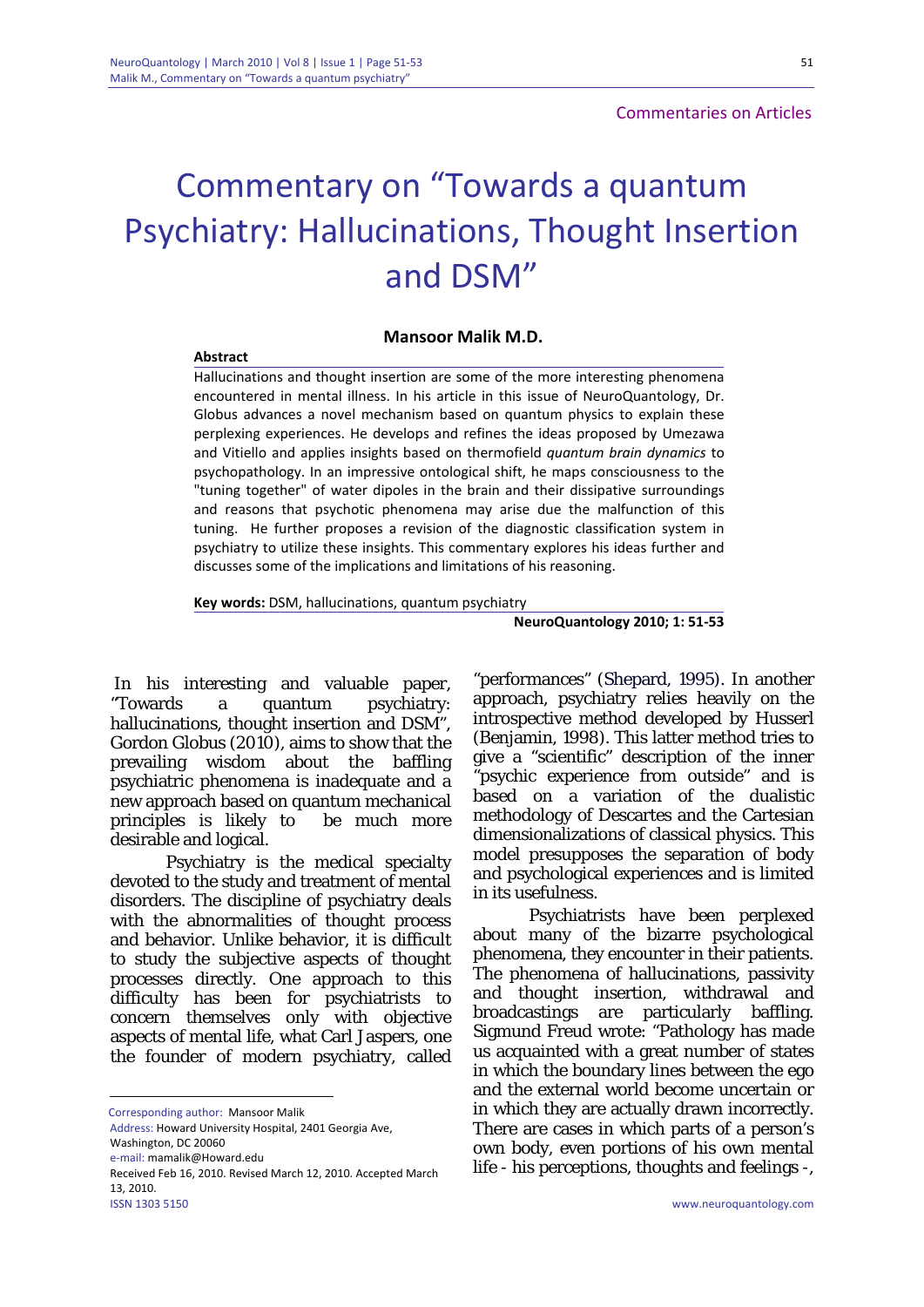appear alien to him and not belonging to his own ego (Freud, Civilization and its Discontent, 1930, p.3).

Consider the following example of thought insertion:

A 29-year-old housewife said, "I look out of the window and I think the garden looks nice and grass looks cool, but the thoughts of Eamonn Andrews come into my mind. There are no other thoughts there, only his…. He treats my mind like a screen and flashes his thoughts onto it like your flash in a picture" (Mellor, 1970).

Alternatively, take the following example of thought withdrawal:

A 22-year-old woman said, "I am thinking about my mother and suddenly thoughts are sucked out of my mind by a phrenological vacuum extractor and there is nothing in my mind, it is empty…" (Mellor, 1970)

There is no satisfactory explanation for phenomena like that in the deterministic model of psychiatry. One of the ways that has been tried to explain these is the 'separability hypotheses. The separability thesis states that our awareness of our own thoughts can come apart from our awareness of ourselves as the subjects in whom those thoughts occur. Thus, the patients may be introspectively aware of a thought, and yet mislocate that thought, i.e. not recognize that it is part of their own psychological history. In short, the patient's introspective judgments involve an error of misidentification. However, it is conceivable that anyone can make such a fundamental error in self-recognition; however, these phenomena are limited to a subset of clinical conditions (Stephens, 2000).

Ultimately, the question of auditory hallucinations leads to the debate about consciousness itself. As Globus points out, non-linear brain dynamics cannot fundamentally explain such a shift of conscious experience, because in this model ontological experience is based on predetermined states with no degrees of freedom. This model inherently does not accommodate any splitting.

ISSN 1303 5150 www.neuroquantology.com Globus presents an innovative approach to explain the psychotic experiences of schizophrenia. The beauty of this approach is that it follows naturally from the principles of quantum mechanics. At the

very basic level, in terms of quantum mechanics, brain can be considered to comprise of a state vector, in a linear Hilbert space. All of the information, including the psychological complexities of human psychology, is theoretically embedded in the state vector. However, the information derived depends on the operators used. Thus, this paradigm supports the notion of splitting and uncertainty at a basic level.

In his paper, Globus, provides a rational basis for a marriage of psychiatry and NeuroQuantology and calls it a "quantum psychiatry". This unique approach is based on the theory of Quantum Thermofield Dynamics, originally proposed by Hiroomi Umezawa (Umezawa, 1995). Mari Jibu and Kunio Yasue later expanded on these ideas and developed the implications towards consciousness (Jibu and Yasue, 1995). As Globus points out, the basic idea is the application of QED to dissipative systems like the brain. This approach proposes the emergence of Nambu-Gladstone bosons because of symmetry breaking of water dipole fields. Umezawa developed a possible mechanism of memory storage and retrieval in terms of Nambu-Goldstone (N-G) bosons, called symmetrons. Symmetrons are N-G Bosons that retain the symmetry lost because of dissipative changes in the brain. "Different sensory orders break the symmetry in different ways while leaving their characteristic trace in symmetron condensates". This provides the basis for a memory trace.

Globus has aptly elaborated on the idea proposed by Vitiellio (Vitiello, 1995) that quantum brain dynamics (QBD) allows dual ground state dual modes. He points out that in the case of a dissipative system like brain, system and heat bath are modes, which share the ground state. These modes are complex conjugates of each other, much like bra and ket vector spaces, and when combined these imaginary dualities assume a real unity. He correctly concludes that, "The unity of phenomenal consciousness is between-two". As Vitiello proposes, consciousness has an intrinsic duality as it can only be mapped to the "match' of these dual modes. This is in contrast with the approach taken by Umezawa, which traces consciousness to the emergence of N-G Bosons. Here Globus, introduces his